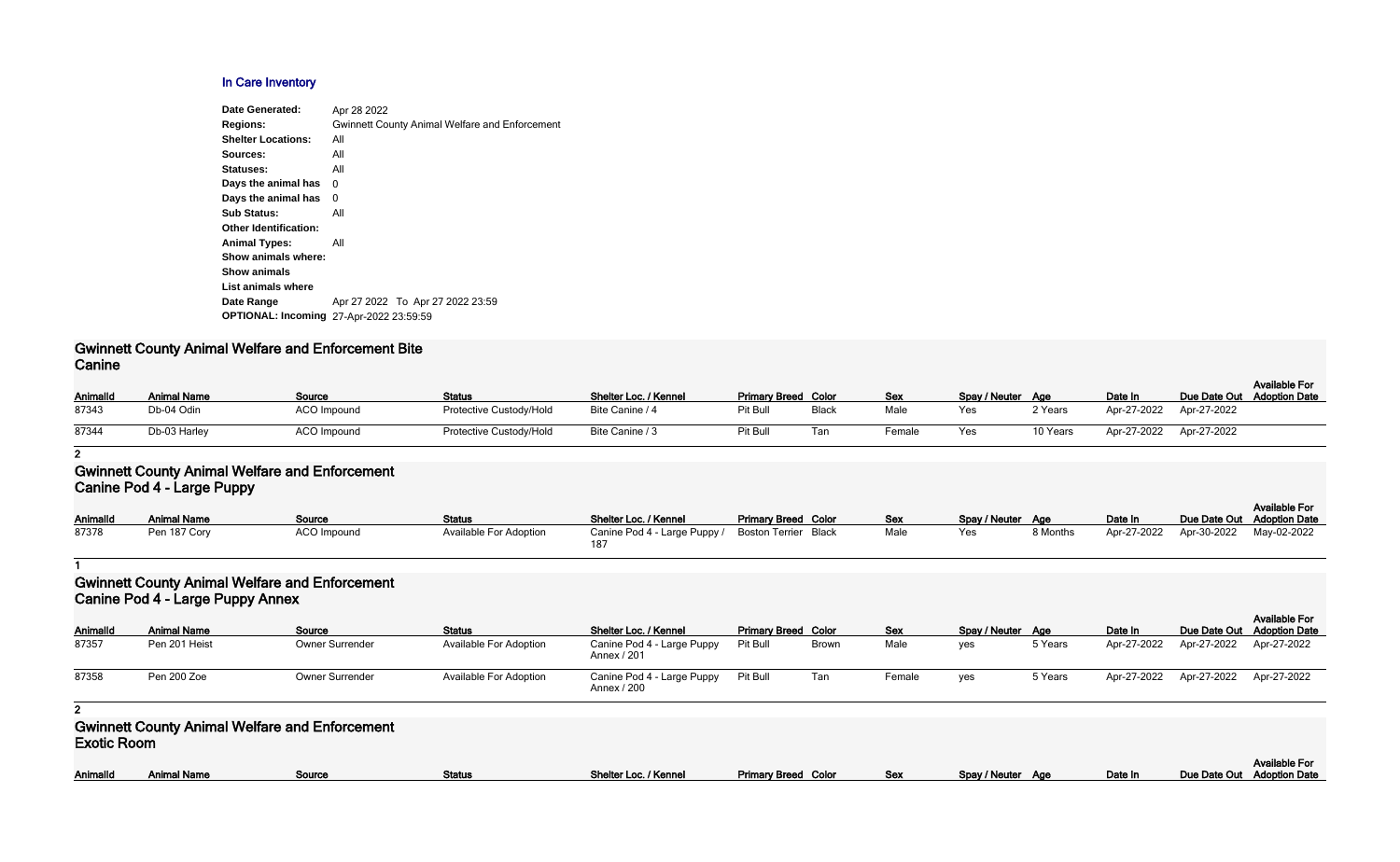| 87363 | Gerbil Pup | Humane Officer Surrendered  Protective Custody/Hold |                                | Exotic Room / Tank 3 | gerbil | <b>Brown</b> | Unknown | Unknown | Apr-27-2022 Apr-27-2022 |  |
|-------|------------|-----------------------------------------------------|--------------------------------|----------------------|--------|--------------|---------|---------|-------------------------|--|
| 87364 | Gerbil Pup | Humane Officer Surrendered                          | <b>Protective Custody/Hold</b> | Exotic Room / Tank 3 | gerbil | <b>Brown</b> | Unknown | Unknown | Apr-27-2022 Apr-27-2022 |  |
| 87365 | Gerbil Pup | Humane Officer Surrendered                          | Protective Custody/Hold        | Exotic Room / Tank 3 | gerbil | <b>Brown</b> | Unknown | Unknown | Apr-27-2022 Apr-27-2022 |  |
| 87366 | Gerbil Pup | <b>Humane Officer Surrendered</b>                   | <b>Protective Custody/Hold</b> | Exotic Room / Tank 3 | gerbil | Brown        | Unknown | Unknown | Apr-27-2022 Apr-27-2022 |  |
| 87367 | Gerbil Pup | Humane Officer Surrendered                          | <b>Protective Custody/Hold</b> | Exotic Room / Tank 3 | gerbil | <b>Brown</b> | Unknown | Unknown | Apr-27-2022 Apr-27-2022 |  |

**5**

### **Gwinnett County Animal Welfare and Enforcement Feline Pod 2 Adult**

| <b>AnimalId</b> | <b>Animal Name</b> | Source      | <b>Status</b>                 | Shelter Loc. / Kennel    | <b>Primary Breed Color</b>  | <b>Sex</b> | Spay / Neuter Age |          | Date In                             | <b>Available For</b><br>Due Date Out Adoption Date |
|-----------------|--------------------|-------------|-------------------------------|--------------------------|-----------------------------|------------|-------------------|----------|-------------------------------------|----------------------------------------------------|
| 87393           | Pen 29             | ACO Impound | <b>Available For Adoption</b> | Feline Pod 2 Adult / 029 | Domestic Short Black<br>Hai | Male       | Yes               | 15 Years | Apr-27-2022 Apr-30-2022 Apr-30-2022 |                                                    |

**1**

# **Gwinnett County Animal Welfare and Enforcement Intake**

| <b>AnimalId</b> | <b>Animal Name</b> | Source             | <b>Status</b>                       | Shelter Loc. / Kennel | <b>Primary Breed Color</b>        | Sex    | Spay / Neuter Age |         | Date In                 | Due Date Out Adoption Date | <b>Available For</b> |
|-----------------|--------------------|--------------------|-------------------------------------|-----------------------|-----------------------------------|--------|-------------------|---------|-------------------------|----------------------------|----------------------|
| 87381           |                    | <b>ACO Impound</b> | Awaiting Vet Exam / Health<br>Check | Intake                | Domestic Short Grey Tabby<br>Hair | Female | Unknown           | 5 Weeks | Apr-27-2022 Apr-27-2022 |                            |                      |

**1**

# **Gwinnett County Animal Welfare and Enforcement Neglect Feline/ Maternity**

| Animalld | <b>Animal Name</b> | Source                 | <b>Status</b>                                           | Shelter Loc. / Kennel          | <b>Primary Breed Color</b>          | Sex    | Spay / Neuter Age |           | Date In     | Due Date Out | <b>Available For</b><br><b>Adoption Date</b> |
|----------|--------------------|------------------------|---------------------------------------------------------|--------------------------------|-------------------------------------|--------|-------------------|-----------|-------------|--------------|----------------------------------------------|
| 87353    | <b>Nf-12</b>       | <b>ACO</b> Impound     | Available for Adoption -<br><b>Awaiting Spay/Neuter</b> | Neglect Feline/ Maternity / 12 | Domestic Short Grey<br>Hair         | Male   | No                | 8 Weeks   | Apr-27-2022 | Apr-27-2022  | Apr-29-2022                                  |
| 87354    | $Nf-12$            | ACO Impound            | Available for Adoption -<br><b>Awaiting Spay/Neuter</b> | Neglect Feline/ Maternity / 12 | Domestic Short Grey<br>Hair         | Male   | No                | 8 Weeks   | Apr-27-2022 | Apr-27-2022  | Apr-29-2022                                  |
| 87355    | <b>Nf-11</b>       | ACO Impound            | Available for Adoption -<br><b>Awaiting Spay/Neuter</b> | Neglect Feline/ Maternity / 11 | Domestic Short Grey<br>Hair         | Male   | No                | 8 Weeks   | Apr-27-2022 | Apr-27-2022  | Apr-29-2022                                  |
| 87356    | <b>Nf-11</b>       | ACO Impound            | Available for Adoption -<br><b>Awaiting Spay/Neuter</b> | Neglect Feline/ Maternity / 11 | Domestic Short Grey<br>Hair         | Male   | No                | 8 Weeks   | Apr-27-2022 | Apr-27-2022  | Apr-29-2022                                  |
| 87369    | Nf-10 Tabby Kitten | Owner Surrender        | Awaiting Vet Exam / Health<br>Check                     | Neglect Feline/ Maternity / 10 | Domestic Short Tabby<br>Hair        | Female | Unknown           | 4 Weeks   | Apr-27-2022 | Apr-27-2022  |                                              |
| 87373    | Nf-9 Zoe           | <b>Owner Surrender</b> | Available for Adoption -<br><b>Awaiting Spay/Neuter</b> | Neglect Feline/ Maternity / 9  | Domestic Short Muted Calico<br>Hair | Female | Yes               | 2 Years   | Apr-27-2022 | Apr-27-2022  | Apr-27-2022                                  |
| 87374    | Nf-8c Cleo         | Owner Surrender        | Available for Adoption -<br><b>Awaiting Spay/Neuter</b> | Neglect Feline/ Maternity / 8  | Domestic Short Muted Calico<br>Hair | Female | No                | 10 Months | Apr-27-2022 | Apr-27-2022  |                                              |
| 87394    | $Nf-7$             | ACO Impound            | Awaiting Vet Exam / Health<br>Check                     | Neglect Feline/ Maternity / 7  | Domestic Short Grey Tabby<br>Hair   | Female | No                | 2 Years   | Apr-27-2022 | Apr-30-2022  |                                              |
| 87395    | $Nf-5$             | ACO Impound            | Awaiting Vet Exam / Health<br>Check                     | Neglect Feline/ Maternity / 7  | Domestic Short Black<br>Hair        | Female | No                | 1 Week    | Apr-27-2022 | Apr-27-2022  |                                              |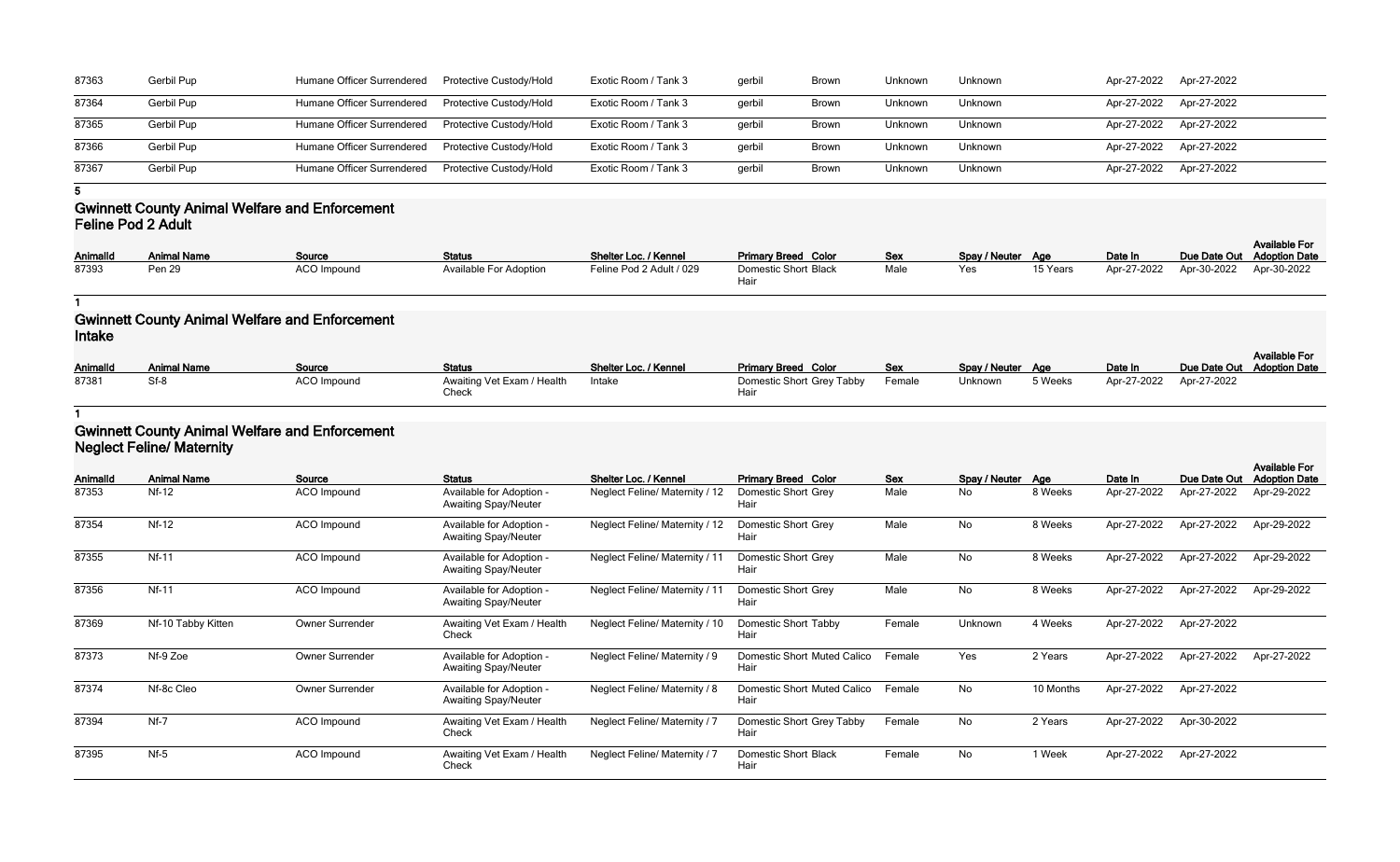### **9**

# **Gwinnett County Animal Welfare and Enforcement Puppy Triage**

| .               | <u>. </u>          |                        |                                                         |                       |                                            |      |            |                   |                     |                         |             |                                                    |
|-----------------|--------------------|------------------------|---------------------------------------------------------|-----------------------|--------------------------------------------|------|------------|-------------------|---------------------|-------------------------|-------------|----------------------------------------------------|
| <b>AnimalId</b> | <b>Animal Name</b> | Source                 | <b>Status</b>                                           | Shelter Loc. / Kennel | <b>Primary Breed Color</b>                 |      | <b>Sex</b> | Spay / Neuter Age |                     | Date In                 |             | <b>Available For</b><br>Due Date Out Adoption Date |
| 87361           | Pt <sub>3</sub>    | ACO Impound            | Awaiting Vet Exam / Health<br>Check                     | Puppy Triage / 3      | Terrier                                    | Grey | Male       | No                | 8 Weeks<br>(approx) | Apr-27-2022             | Apr-30-2022 |                                                    |
| 87375           | Pt-02c Reba        | <b>Owner Surrender</b> | Available for Adoption -<br><b>Awaiting Spay/Neuter</b> | Puppy Triage / 2      | Domestic Short Orange Tabby Female<br>Hair |      |            | No                | 3 Months            | Apr-27-2022             | Apr-27-2022 |                                                    |
| 87376           | Pt-02c Amber       | <b>Owner Surrender</b> | Available for Adoption -<br><b>Awaiting Spay/Neuter</b> | Puppy Triage / 2      | Domestic Short Orange Tabby Female<br>Hair |      |            | No                | 3 Months            | Apr-27-2022             | Apr-27-2022 |                                                    |
| 87377           | Pt-02c Kelly       | <b>Owner Surrender</b> | Available for Adoption -<br><b>Awaiting Spay/Neuter</b> | Puppy Triage / 2      | <b>Domestic Short Grey</b><br>Hair         |      | Female     | No                | 3 Months            | Apr-27-2022 Apr-27-2022 |             |                                                    |

### **4**

### **Gwinnett County Animal Welfare and Enforcement Sick Canine Annex**

| <b>AnimalId</b> | <b>Animal Name</b> | Source      | <b>Status</b>                 | Shelter Loc. / Kennel  | <b>Primary Breed Color</b> |       | <b>Sex</b> | Spay / Neuter Age |                                           | Date In     |             | <b>Available For</b><br>Due Date Out Adoption Date |
|-----------------|--------------------|-------------|-------------------------------|------------------------|----------------------------|-------|------------|-------------------|-------------------------------------------|-------------|-------------|----------------------------------------------------|
| 82100           | Sd 14 Chiva        | ACO Impound | <b>Available For Adoption</b> | Sick Canine Annex / 16 | Labrador                   | White | Male       | Yes               | 1 Year 7<br>Months 2<br>Weeks<br>(approx) | Apr-27-2022 | May-07-2022 | Nov-08-2021                                        |
| 87379           | Sd-13              | ACO Impound | <b>Awaiting Triage</b>        | Sick Canine Annex / 13 | Weimaraner                 | Grey  | Male       | Unknown           | 8 Years                                   | Apr-27-2022 | Apr-30-2022 | May-03-2022                                        |
| 87396           | <b>Sd16</b>        | ACO Impound | <b>Available For Adoption</b> | Sick Canine Annex / 16 | Labrador                   | White | Male       | Unknown           | 2 Years                                   | Apr-27-2022 | Apr-30-2022 |                                                    |
| 87397           | Sd-17              | ACO Impound | <b>Awaiting Triage</b>        | Sick Canine Annex / 17 | <b>Great Pyrenees Tan</b>  |       | Female     | Unknown           | 2 Years                                   | Apr-27-2022 | Apr-30-2022 |                                                    |
|                 |                    |             |                               |                        |                            |       |            |                   |                                           |             |             |                                                    |

#### **4**

# **Gwinnett County Animal Welfare and Enforcement Sick Feline**

| AnimalId | <b>Animal Name</b> | Source      | <b>Status</b>                       | Shelter Loc. / Kennel | <b>Primary Breed Color</b>        | <b>Sex</b> | Spay / Neuter Age |         | Date In     | Due Date Out | <b>Available For</b><br><b>Adoption Date</b> |
|----------|--------------------|-------------|-------------------------------------|-----------------------|-----------------------------------|------------|-------------------|---------|-------------|--------------|----------------------------------------------|
| 87368    | <b>Sf 12</b>       | ACO Impound | Awaiting Vet Exam / Health<br>Check | Sick Feline / 12      | Domestic Short Grey<br>Hair       | Female     | Unknown           | 3 Weeks | Apr-27-2022 | Apr-30-2022  |                                              |
| 87380    | Sf-8               | ACO Impound | Awaiting Vet Exam / Health<br>Check | Sick Feline / 8       | Domestic Short Black<br>Hair      | Female     | Unknown           | 5 Weeks | Apr-27-2022 | Apr-27-2022  |                                              |
| 87382    | <b>Sf-30</b>       | ACO Impound | Awaiting Vet Exam / Health<br>Check | Sick Feline / 30      | Domestic Short Grey Tabby<br>Hair | Female     | Unknown           | 5 Weeks | Apr-27-2022 | Apr-27-2022  |                                              |
| 87383    | <b>Sf-30</b>       | ACO Impound | Awaiting Vet Exam / Health<br>Check | Sick Feline / 30      | Domestic Short Grey<br>Hair       | Male       | Unknown           | 5 Weeks | Apr-27-2022 | Apr-27-2022  |                                              |
| 87384    | <b>Sf-28</b>       | ACO Impound | Awaiting Vet Exam / Health<br>Check | Sick Feline / 28      | Domestic Short Grey<br>Hair       | Female     | Unknown           | 5 Weeks | Apr-27-2022 | Apr-27-2022  |                                              |
| 87385    | <b>Sf-28</b>       | ACO Impound | Awaiting Vet Exam / Health<br>Check | Sick Feline / 28      | Domestic Short Black<br>Hair      | Male       | Unknown           | 5 Weeks | Apr-27-2022 | Apr-27-2022  |                                              |
| 87386    | $Sf-26$            | ACO Impound | Awaiting Vet Exam / Health<br>Check | Sick Feline / 26      | Domestic Short Grey<br>Hair       | Female     | Unknown           | 5 Weeks | Apr-27-2022 | Apr-27-2022  |                                              |